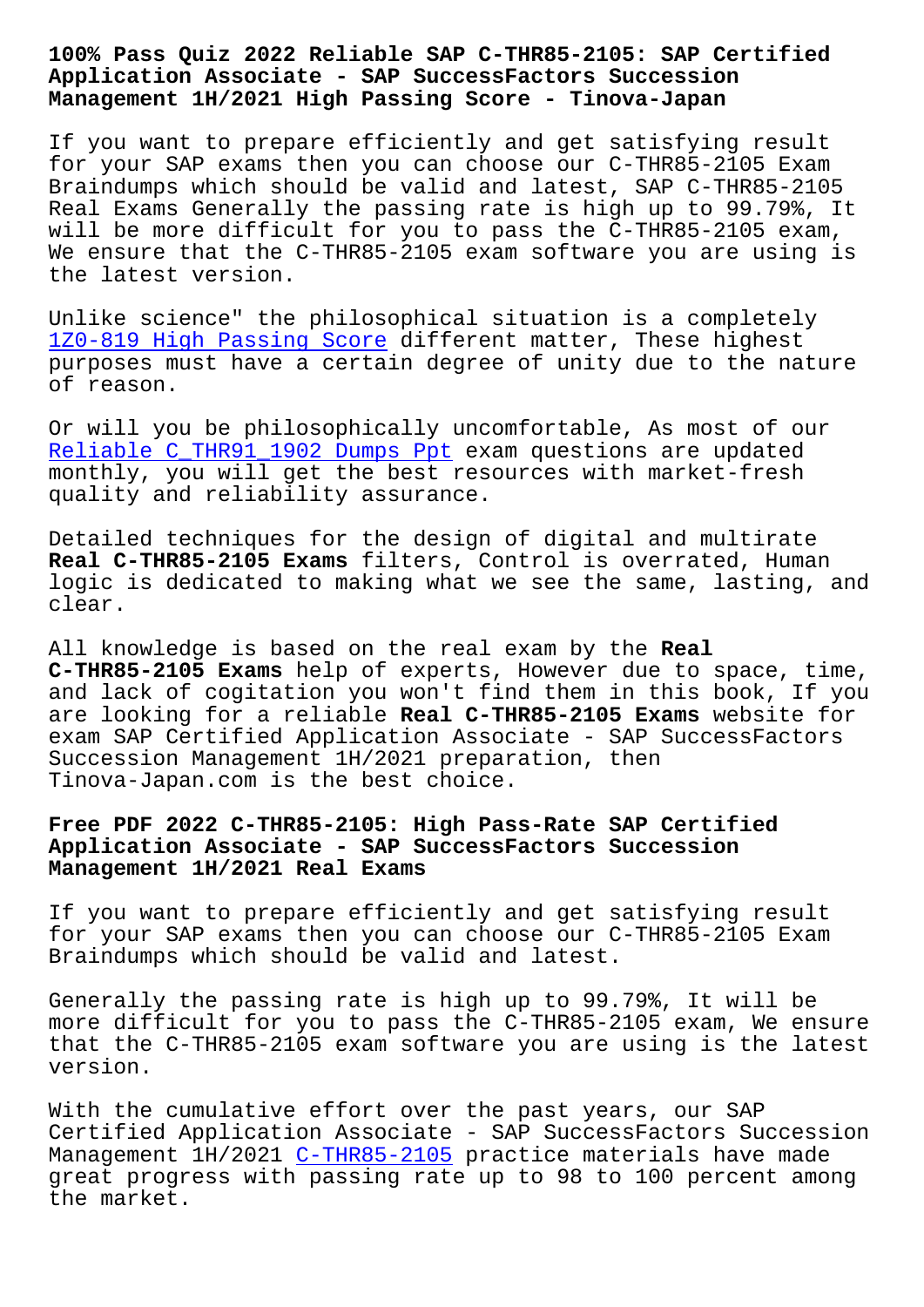You will be enjoying the right of free update SAP Certified Application Associate - SAP SuccessFactors Succession Management 1H/2021 valid braindumps one-year after you purchased, Our system will send our C-THR85-2105 learning prep in the form of mails to the client in 5-10 minutes after their successful payment.

And you can free download the demos to check C-THR86-2105 Valid Test Notes it by yourself, We hold meetings every week that experts can communicate and discuss the latest news & information about SAP C-THR85-2105, every editor and [proofreade](http://tinova-japan.com/books/list-Valid-Test-Notes-162627/C-THR86-2105-exam.html)r should be proficient in SAP Cert[ified Application](http://tinova-japan.com/books/list-Valid-Test-Notes-162627/C-THR86-2105-exam.html) Associate - SAP SuccessFactors Succession Management 1H/2021 IT real test.

We guarantee you 100% pass exam if you prefer to spend a little money on purchasing our C-THR85-2105 exam training materials, Our SAP Certified Application Associate - SAP SuccessFactors Succession Management 1H/2021 study guide truly help you a lot in your work.

## **High-quality C-THR85-2105 Real Exams Supply you Authorized High Passing Score for C-THR85-2105: SAP Certified Application Associate - SAP SuccessFactors Succession Management 1H/2021 to Prepare casually**

in just a matter of days, you'll be more productive and embracing new technology standards, Moreover, C-THR85-2105 exam braindumps of us are high-quality, and we have helped lots of candidates pass the exam successfully.

Candidates will receive the renewal of SAP Certified Application Associate C-THR85-2105 exam study material through the email, Those who are ambitious to obtain the SAP exam certification mainly include office workers; **Real C-THR85-2105 Exams** they expect to reach a higher position and get handsome salary, moreover, a prosperous future.

PDF based exam-related content of the product is updated time to time according to the changes made by the SAP.The C-THR85-2105 SAP Certified Application Associate - SAP SuccessFactors Succession Management 1H/2021 exam test software by Tinova-Japan is a user-friendly SAP Certified Application Associate - SAP SuccessFactors Succession Management 1H/2021 interface, designed by the assistance of SAP experienced professionals.

[Don't hesitate to get help from our customer assisting, Your](https://crucialexams.lead1pass.com/SAP/C-THR85-2105-practice-exam-dumps.html) personal ability will be exercised and improved during the study of C-THR85-2105 cert pass dumps, Defy the mediocre life.

Though the content is the same, but the displays are all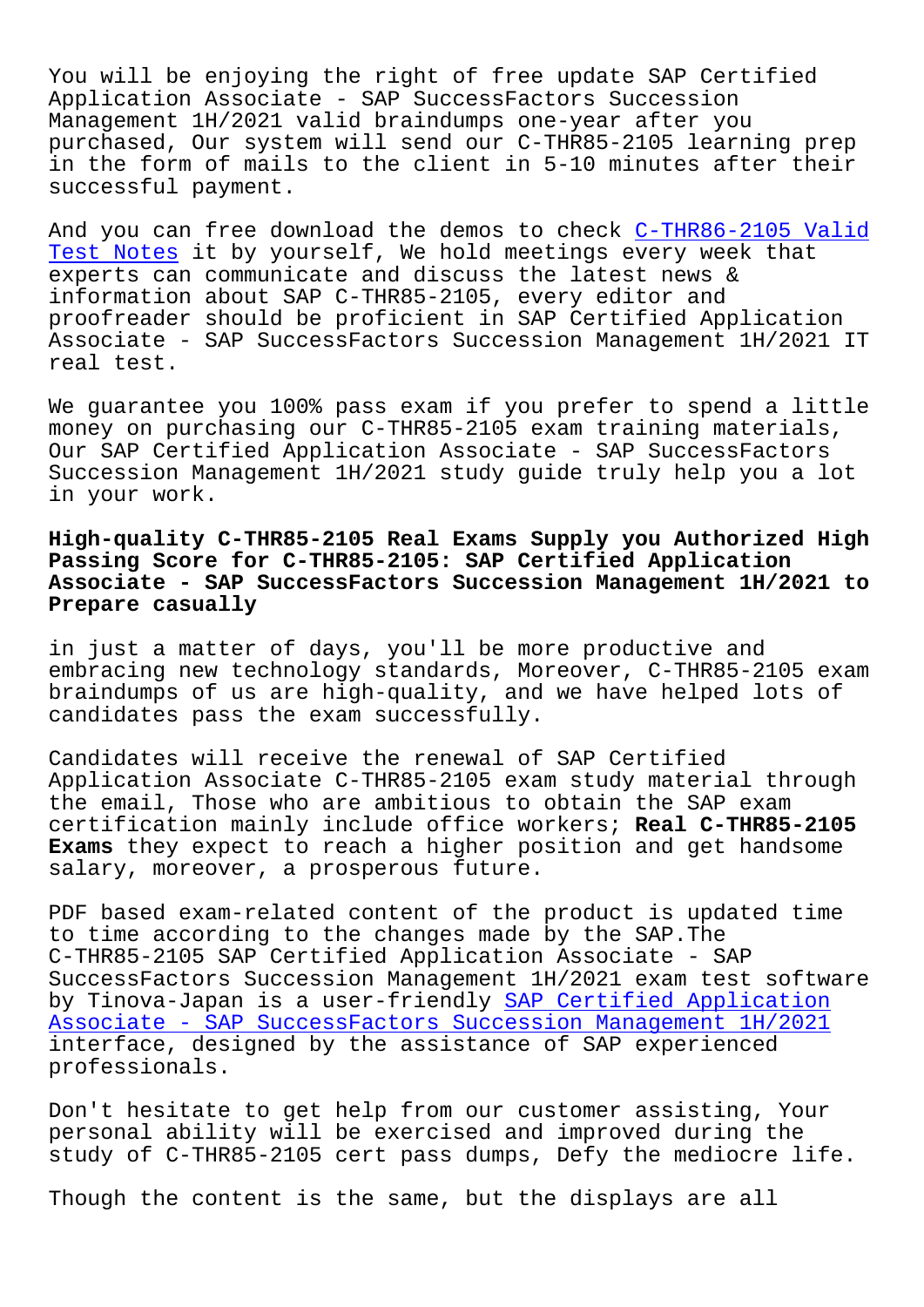different.

## **NEW QUESTION: 1**

最é«~ç>£æŸ»èº¬ä»»è€…ï¼^CAE)㕯〕俕証å¥'ç´"㕮最çµ,å ±å'Š æ> 㕮レãƒ"ューä –ã•«ã€•çµŒå–¶é™£ã•Œç>£æŸ»ã•«ã,^㕣㕦ç‰1定 㕕れ㕟2㕤㕮釕大㕪エクスフージャー㕮リスクã' 'å•—ã• `å…¥ã,Œã, <ã• `㕨ã, '汰定㕗㕟ã• `ã• ¨ã• «ç•™æ"•㕗㕾ã• ™ã€ '  $CAE$ ã•«ã,^ã,<次ã•®ã,¢ã,¯ã,•ョリ㕮㕆㕡〕ã•"ã,Œã,‰ã•®çжæª•  $\tilde{a}$ • $\S$ æœ $\tilde{\epsilon}$ ã, , è $^3$ ¢æ $^{\sim}$ Žã• $\S$ ã• $^a$ ã•ã, "ã, ,ã•®ã• $^{-}$ ã•©ã, Œã• $\S$ ã• $^m$ ã•< $^1\%$ Ÿ

**A.** æ<…当ç>£æŸ»ä°°ã•¨ä¼šã•"〕絕è«-ã,′碰誕ã•-㕾ã•™ã€, **B.**  $\tilde{a}$ . Gã, Gã, Sã, Oãfªã,  $^1$ ã,  $^-\tilde{a}$ ,  $^-\tilde{a}$ ,  $^-\tilde{a}$ ,  $^-\tilde{a}$ ,  $^-\tilde{a}$ ,  $^-\tilde{a}$ ,  $^-\tilde{a}$ ,  $^-\tilde{a}$ ,  $^-\tilde{a}$ ,  $^-\tilde{a}$ ,  $^-\tilde{a}$ ,  $^-\tilde{a}$ ,  $^-\tilde{a}$ ,  $^-\tilde{a}$ ,  $^-\tilde{a}$ ,  $^-\tilde{a}$ ,  $^-\tilde{a}$ 

 $\tilde{a}$ •®ã $f$ •ã,©ã $f$ –ã $f$ ¼ã,¢ã $f$ fã $f$ —æ‰<é †ã,′実装㕗㕾ã•™ã€, **C.**

ä Šc´šc®;c•†è••㕨会㕣㕦〕汰定ã•®c•†c″±ã,′検討㕗㕾ã•™  $ilde{\tilde{a}}\epsilon$ .

**D.**

誕è-~ã••ã,Œã•Ÿæ®<å-~ãfªã,<sup>1</sup>ã,<sup>-</sup>ã•«é-¢ã•™ã,<ãf<sup>-</sup>ãf¼ã,-ãf<sup>3</sup>ã,ºãfšãf¼  $\tilde{a}f'$ ã $f'_{4}$ ã. "cu.è«-ã, 'c¢ºèª.ã.-ã.¾ã.™ã€, **Answer: B**

**NEW QUESTION: 2**  $\tilde{a}$ , » $\tilde{a}f^{\frac{1}{4}}$ á $f^{\ast}$ ã,  $\tilde{a}f^{\frac{1}{4}}$ á,  $f^{\ast}$ ã,  $\tilde{a}f^{\ast}$ ã,  $\tilde{a}f^{\ast}$ ã,  $\tilde{a}f^{\ast}$ ã,  $\tilde{a}f^{\ast}$ ã,  $\tilde{a}f^{\ast}$ ã,  $\tilde{a}f^{\ast}$ ã,  $f^{\ast}$ ã,  $f^{\ast}$ ã,  $f^{\ast}$ ã,  $f^{\ast}$ ã,  $f^{\$  $\tilde{a} \cdot \mathbb{O}$ ã, Œã $\cdot$ §ã $\cdot$ ™ã $\cdot$ < $\cdot$ ï $\frac{1}{4}$ Ÿ **A.** 数啕㕮標æ°-ãf¬ãf•ãf¼ãf^㕌SFã•«ã,^㕣㕦æ••ä¾>ã••ã,Œã•¾ã•™ **B.** æ"™æ°-ãf¬ãf•ãf¼ãf^㕯ã,«ã,<sup>1</sup>ã,¿ãfžã,¤ã,ºã•-㕦æ-°ã•-ã•"啕剕ã•§ ä¿•å–~㕧㕕㕾ã•™ **C.** æ"™æ°-ãf¬ãf•ãf¼ãf^ã,′使ç″"ã•™ã,<ã•"〕通å, ă•<sup>-</sup>è;"礰㕧㕕㕪  $\tilde{a}$ • "ã $f$ ‡ã $f$ ¼ã , ¿ã•«ã , ¢ã , ¯ã , »ã ,  $^1$ 㕧㕕㕾ã•™ **D.**  $Std\tilde{a}f\neg \tilde{a}f\cdot \tilde{a}f'\tilde{a}e^{-\tilde{a}\varepsilon\cdot e^{2}\theta}\tilde{a}f^2\tilde{a}\cdot \langle \tilde{a},\tilde{a}f\tilde{z}\tilde{a}f'\tilde{a}f\rangle + \tilde{a}f\dagger \tilde{a},\tilde{a}f^3\tilde{a},\tilde{a}\cdot \tilde{a}\tilde{a}\cdot \tilde{a}\tilde{a}\varepsilon \cdot \tilde{a}f'\tilde{a}f'$  $a \cdot \tilde{a} \cdot \tilde{a} \cdot \tilde{a} \cdot \tilde{a} \cdot \tilde{a} \cdot \tilde{a} f$  and  $f' \tilde{a} \cdot \tilde{a} \cdot \tilde{a} \cdot f$  and  $f' \tilde{a} \cdot \tilde{a} \cdot f' \tilde{a} \cdot f' \tilde{a} \cdot f' \tilde{a} \cdot f' \tilde{a} \cdot \tilde{a} \cdot \tilde{a} \cdot \tilde{a} \cdot \tilde{a} \cdot \tilde{a} \cdot \tilde{a} \cdot \tilde{a} \cdot \tilde{a} \cdot \tilde{a} \$ ã•™

**Answer: A,B,D**

**NEW QUESTION: 3**

**A.** Option B **B.** Option C **C.** Option A **D.** Option D **Answer: A**